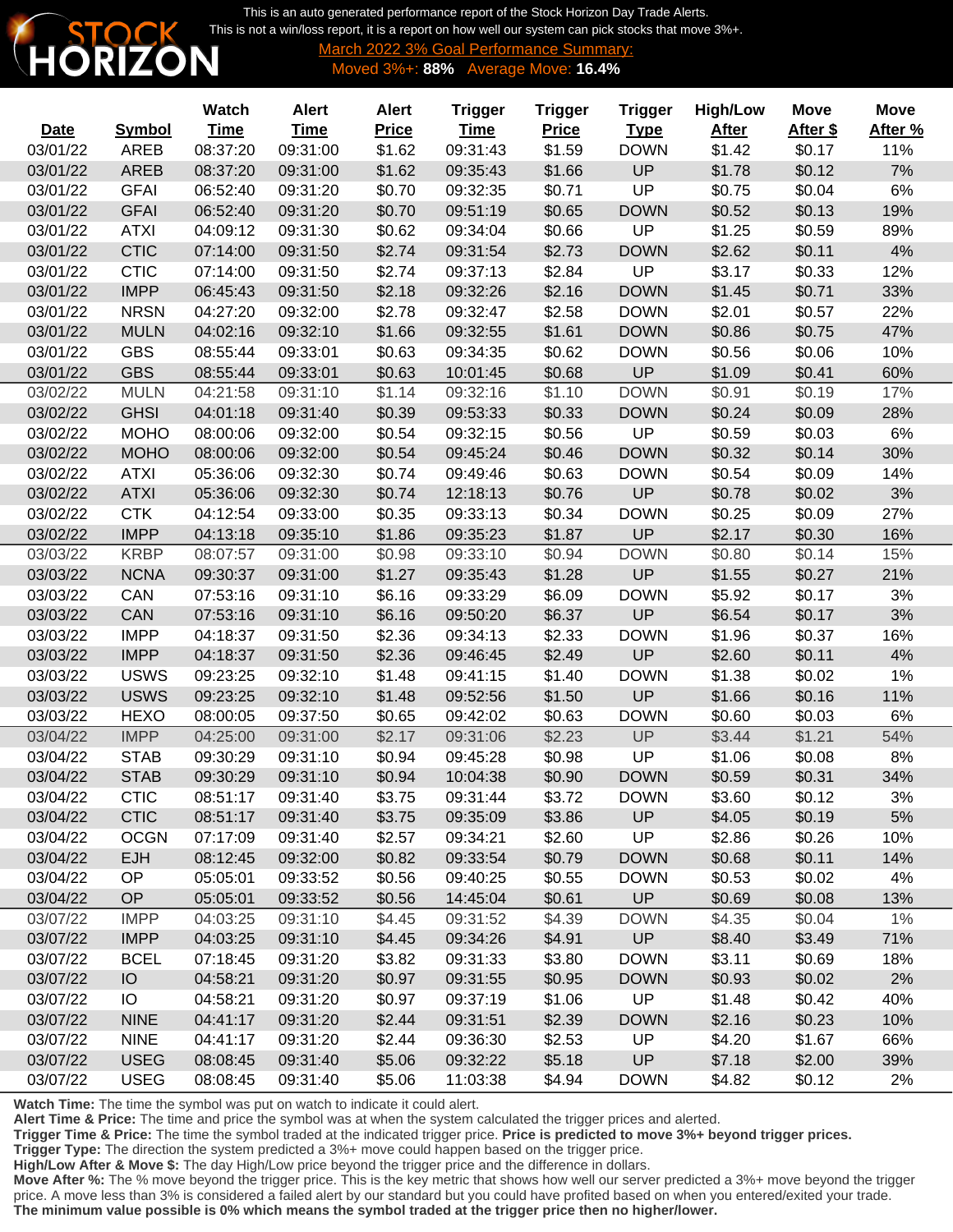|             |               | Watch       | <b>Alert</b> | <b>Alert</b> | <b>Trigger</b> | <b>Trigger</b> | <b>Trigger</b> | <b>High/Low</b> | <b>Move</b> | <b>Move</b> |
|-------------|---------------|-------------|--------------|--------------|----------------|----------------|----------------|-----------------|-------------|-------------|
| <b>Date</b> | <b>Symbol</b> | <b>Time</b> | <b>Time</b>  | <b>Price</b> | <b>Time</b>    | <b>Price</b>   | <b>Type</b>    | <b>After</b>    | After \$    | After %     |
| 03/07/22    | <b>MULN</b>   | 04:27:49    | 09:32:00     | \$0.80       | 09:32:06       | \$0.81         | <b>UP</b>      | \$1.22          | \$0.41      | 51%         |
| 03/07/22    | <b>BBBY</b>   | 06:14:53    | 09:32:20     | \$28.31      | 09:34:07       | \$27.89        | <b>DOWN</b>    | \$19.21         | \$8.68      | 31%         |
| 03/07/22    | OP            | 04:27:09    | 09:33:00     | \$0.73       | 09:37:10       | \$0.77         | UP             | \$1.70          | \$0.93      | 121%        |
| 03/07/22    | <b>TXMD</b>   | 09:02:53    | 09:36:20     | \$0.36       | 09:58:30       | \$0.31         | <b>DOWN</b>    | \$0.28          | \$0.03      | 11%         |
| 03/08/22    | <b>HYMC</b>   | 06:47:07    | 09:31:00     | \$1.29       | 09:35:39       | \$1.30         | UP             | \$1.39          | \$0.09      | 7%          |
| 03/08/22    | <b>HYMC</b>   | 06:47:07    | 09:31:00     | \$1.29       | 09:41:22       | \$1.12         | <b>DOWN</b>    | \$0.67          | \$0.45      | 40%         |
| 03/08/22    | <b>MULN</b>   | 04:13:24    | 09:31:00     | \$1.26       | 09:31:38       | \$1.19         | <b>DOWN</b>    | \$1.02          | \$0.17      | 14%         |
| 03/08/22    | <b>MULN</b>   | 04:13:24    | 09:31:00     | \$1.26       | 09:33:55       | \$1.28         | UP             | \$1.44          | \$0.16      | 13%         |
| 03/08/22    | <b>USWS</b>   | 07:54:04    | 09:31:00     | \$3.20       | 09:31:27       | \$3.14         | <b>DOWN</b>    | \$1.44          | \$1.70      | 54%         |
| 03/08/22    | <b>TMC</b>    | 04:54:12    | 09:31:10     | \$2.20       | 09:31:23       | \$2.24         | UP             | \$3.20          | \$0.96      | 43%         |
| 03/08/22    | <b>TMC</b>    | 04:54:12    | 09:31:10     | \$2.20       | 12:27:22       | \$2.12         | <b>DOWN</b>    | \$1.82          | \$0.30      | 14%         |
| 03/08/22    | <b>USEG</b>   | 08:20:52    | 09:31:10     | \$9.54       | 09:31:24       | \$9.36         | <b>DOWN</b>    | \$6.33          | \$3.03      | 32%         |
| 03/08/22    | <b>USEG</b>   | 08:20:52    | 09:31:10     | \$9.54       | 09:37:14       | \$10.31        | UP             | \$13.92         | \$3.61      | 35%         |
| 03/08/22    | <b>IMPP</b>   | 04:41:08    | 09:31:40     | \$8.25       | 09:36:27       | \$8.24         | <b>DOWN</b>    | \$3.71          | \$4.53      | 55%         |
| 03/08/22    | OP            | 04:06:36    | 09:32:00     | \$1.54       | 09:38:02       | \$1.49         | <b>DOWN</b>    | \$0.88          | \$0.61      | 41%         |
| 03/08/22    | <b>NINE</b>   | 04:31:16    | 09:32:50     | \$6.83       | 09:34:55       | \$6.45         | <b>DOWN</b>    | \$4.75          | \$1.70      | 26%         |
| 03/08/22    | <b>NINE</b>   | 04:31:16    | 09:32:50     | \$6.83       | 09:35:59       | \$7.31         | <b>UP</b>      | \$8.10          | \$0.79      | 11%         |
| 03/09/22    | <b>SBFM</b>   | 06:49:50    | 09:31:00     | \$4.13       | 09:31:14       | \$4.28         | <b>UP</b>      | \$5.00          | \$0.72      | 17%         |
| 03/09/22    | <b>SBFM</b>   | 06:49:50    | 09:31:00     | \$4.13       | 09:37:48       | \$3.99         | <b>DOWN</b>    | \$3.15          | \$0.84      | 21%         |
| 03/09/22    | <b>DRCT</b>   | 05:22:46    | 09:31:10     | \$2.29       | 09:31:41       | \$2.19         | <b>DOWN</b>    | \$1.86          | \$0.33      | 15%         |
| 03/09/22    | <b>DRCT</b>   | 05:22:46    | 09:31:10     | \$2.29       | 11:55:14       | \$2.36         | <b>UP</b>      | \$3.65          | \$1.29      | 55%         |
| 03/09/22    | <b>AREB</b>   | 05:49:18    | 09:31:20     | \$1.43       | 09:31:53       | \$1.46         | UP             | \$1.68          | \$0.22      | 15%         |
| 03/09/22    | <b>AREB</b>   | 05:49:18    | 09:31:20     | \$1.43       | 09:47:06       | \$1.38         | <b>DOWN</b>    | \$1.28          | \$0.10      | 7%          |
| 03/09/22    | <b>HYMC</b>   | 04:07:26    | 09:31:20     | \$0.75       | 09:33:19       | \$0.70         | <b>DOWN</b>    | \$0.61          | \$0.09      | 13%         |
| 03/09/22    | <b>MULN</b>   | 04:13:10    | 09:31:20     | \$1.28       | 09:33:41       | \$1.22         | <b>DOWN</b>    | \$1.11          | \$0.11      | 9%          |
| 03/09/22    | <b>MULN</b>   | 04:13:10    | 09:31:20     | \$1.28       | 09:44:42       | \$1.29         | UP             | \$1.32          | \$0.03      | 2%          |
| 03/09/22    | <b>TCBP</b>   | 05:35:58    | 09:31:30     | \$1.24       | 09:32:07       | \$1.25         | UP             | \$1.43          | \$0.18      | 14%         |
| 03/09/22    | <b>TCBP</b>   | 05:35:58    | 09:31:30     | \$1.24       | 10:03:07       | \$1.15         | <b>DOWN</b>    | \$1.06          | \$0.09      | 8%          |
| 03/09/22    | <b>MOHO</b>   | 04:51:26    | 09:32:10     | \$0.28       | 10:23:33       | \$0.25         | <b>DOWN</b>    | \$0.23          | \$0.02      | 8%          |
| 03/09/22    | <b>IMPP</b>   | 04:21:50    | 09:32:20     | \$4.72       | 09:32:22       | \$4.84         | UP             | \$5.93          | \$1.09      | 23%         |
| 03/09/22    | <b>ZEST</b>   | 04:11:10    | 09:33:10     | \$3.43       | 09:33:13       | \$3.46         | UP             | \$3.68          | \$0.22      | 6%          |
| 03/09/22    | <b>ZEST</b>   | 04:11:10    | 09:33:10     | \$3.43       | 09:47:09       | \$3.28         | <b>DOWN</b>    | \$2.25          | \$1.03      | 31%         |
| 03/10/22    | <b>LGVN</b>   | 07:06:25    | 09:31:00     | \$8.42       | 09:31:03       | \$8.48         | <b>UP</b>      | \$8.80          | \$0.32      | $4\%$       |
| 03/10/22    | <b>LGVN</b>   | 07:06:25    | 09:31:00     | \$8.42       | 09:32:22       | \$7.99         | <b>DOWN</b>    | \$6.43          | \$1.56      | 20%         |
| 03/10/22    | <b>MULN</b>   | 08:00:09    | 09:31:00     | \$1.11       | 09:33:33       | \$1.09         | <b>DOWN</b>    | \$1.00          | \$0.09      | 8%          |
| 03/10/22    | <b>TLSA</b>   | 09:09:05    | 09:31:00     | \$0.96       | 09:31:13       | \$0.99         | UP             | \$1.05          | \$0.06      | 6%          |
| 03/10/22    | <b>TLSA</b>   | 09:09:05    | 09:31:00     | \$0.96       | 09:42:38       | \$0.93         | <b>DOWN</b>    | \$0.86          | \$0.07      | 8%          |
| 03/10/22    | <b>DRCT</b>   | 08:28:49    | 09:31:10     | \$2.20       | 09:31:23       | \$2.21         | UP             | \$2.50          | \$0.29      | 13%         |
| 03/10/22    | <b>DRCT</b>   | 08:28:49    | 09:31:10     | \$2.20       | 10:04:46       | \$2.10         | <b>DOWN</b>    | \$1.99          | \$0.11      | 5%          |
| 03/10/22    | <b>HYMC</b>   | 04:16:17    | 09:31:10     | \$0.83       | 09:33:19       | \$0.80         | <b>DOWN</b>    | \$0.70          | \$0.10      | 12%         |
| 03/10/22    | <b>HYMC</b>   | 04:16:17    | 09:31:10     | \$0.83       | 12:56:37       | \$0.86         | <b>UP</b>      | \$1.50          | \$0.64      | 74%         |
| 03/10/22    | <b>SBFM</b>   | 09:28:41    | 09:31:10     | \$2.60       | 09:31:59       | \$2.55         | <b>DOWN</b>    | \$2.40          | \$0.15      | 6%          |
| 03/10/22    | <b>SBFM</b>   | 09:28:41    | 09:31:10     | \$2.60       | 13:13:15       | \$2.81         | UP             | \$3.10          | \$0.29      | 10%         |
| 03/10/22    | <b>USWS</b>   | 07:45:45    | 09:31:20     | \$1.32       | 09:33:44       | \$1.30         | <b>DOWN</b>    | \$1.21          | \$0.09      | 7%          |
| 03/10/22    | <b>USWS</b>   | 07:45:45    | 09:31:20     | \$1.32       | 09:37:23       | \$1.37         | <b>UP</b>      | \$1.39          | \$0.02      | 2%          |
| 03/10/22    | <b>AGRI</b>   | 08:45:21    | 09:31:40     | \$2.19       | 09:59:57       | \$2.48         | UP             | \$5.14          | \$2.66      | 107%        |
| 03/10/22    | <b>IMPP</b>   | 05:28:01    | 09:31:40     | \$5.69       | 09:31:48       | \$5.76         | <b>UP</b>      | \$6.19          | \$0.43      | 8%          |
| 03/10/22    | <b>IMPP</b>   | 05:28:01    | 09:31:40     | \$5.69       | 09:48:29       | \$5.50         | <b>DOWN</b>    | \$4.73          | \$0.77      | 14%         |
| 03/10/22    | <b>SNTG</b>   | 08:11:13    | 09:31:40     | \$1.28       | 09:32:45       | \$1.32         | <b>UP</b>      | \$1.38          | \$0.06      | 5%          |
| 03/10/22    | <b>SNTG</b>   | 08:11:13    | 09:31:40     | \$1.28       | 10:17:11       | \$1.25         | <b>DOWN</b>    | \$1.16          | \$0.09      | 7%          |

Ī

٦

**Alert Time & Price:** The time and price the symbol was at when the system calculated the trigger prices and alerted.

**Trigger Time & Price:** The time the symbol traded at the indicated trigger price. **Price is predicted to move 3%+ beyond trigger prices.**

**Trigger Type:** The direction the system predicted a 3%+ move could happen based on the trigger price.

**High/Low After & Move \$:** The day High/Low price beyond the trigger price and the difference in dollars.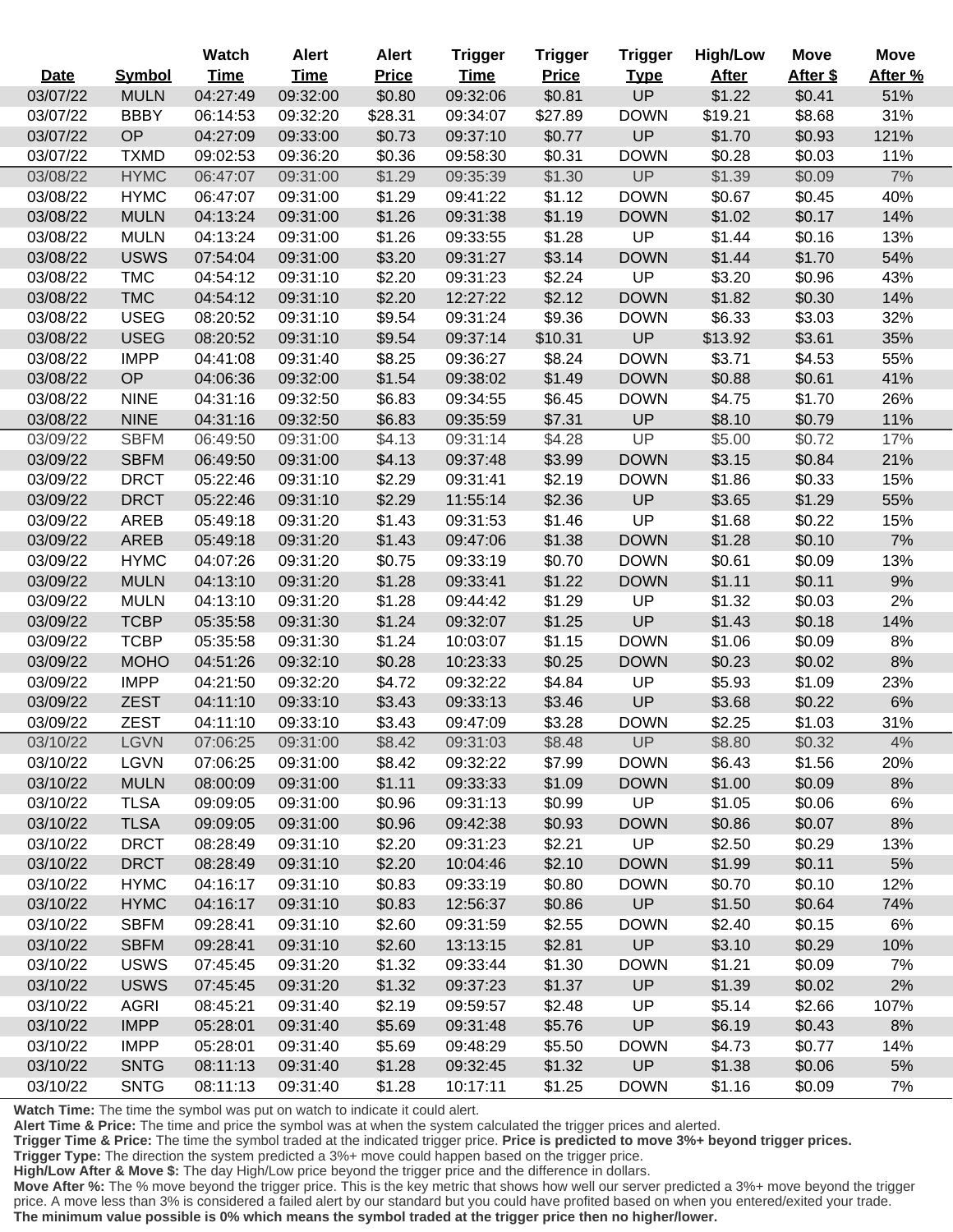|          |               | Watch       | <b>Alert</b> | <b>Alert</b> | Trigger     | <b>Trigger</b> | <b>Trigger</b> | <b>High/Low</b> | <b>Move</b> | <b>Move</b> |
|----------|---------------|-------------|--------------|--------------|-------------|----------------|----------------|-----------------|-------------|-------------|
| Date     | <b>Symbol</b> | <b>Time</b> | <b>Time</b>  | <b>Price</b> | <b>Time</b> | <b>Price</b>   | <b>Type</b>    | <b>After</b>    | After \$    | After %     |
| 03/10/22 | OP            | 08:00:09    | 09:36:10     | \$1.00       | 09:36:38    | \$1.02         | UP             | \$1.10          | \$0.08      | 8%          |
| 03/10/22 | OP            | 08:00:09    | 09:36:10     | \$1.00       | 09:54:35    | \$0.96         | <b>DOWN</b>    | \$0.86          | \$0.10      | 10%         |
| 03/11/22 | <b>GFAI</b>   | 07:48:21    | 09:31:00     | \$0.93       | 09:31:16    | \$0.98         | UP             | \$1.35          | \$0.37      | 38%         |
| 03/11/22 | <b>GFAI</b>   | 07:48:21    | 09:31:00     | \$0.93       | 14:41:47    | \$0.88         | <b>DOWN</b>    | \$0.75          | \$0.13      | 15%         |
| 03/11/22 | <b>IMPP</b>   | 08:00:05    | 09:31:00     | \$4.33       | 09:32:04    | \$4.29         | <b>DOWN</b>    | \$3.55          | \$0.74      | 17%         |
| 03/11/22 | <b>ALTO</b>   | 08:51:49    | 09:31:10     | \$6.32       | 09:31:45    | \$6.26         | <b>DOWN</b>    | \$5.67          | \$0.59      | 9%          |
| 03/11/22 | <b>CLSD</b>   | 08:00:05    | 09:31:10     | \$1.80       | 09:31:27    | \$1.77         | <b>DOWN</b>    | \$1.71          | \$0.06      | 3%          |
| 03/11/22 | <b>CLSD</b>   | 08:00:05    | 09:31:10     | \$1.80       | 09:32:17    | \$1.86         | UP             | \$2.14          | \$0.28      | 15%         |
| 03/11/22 | <b>HYMC</b>   | 04:02:44    | 09:31:10     | \$1.46       | 09:34:14    | \$1.62         | UP             | \$2.65          | \$1.03      | 64%         |
| 03/11/22 | <b>HYMC</b>   | 04:02:44    | 09:31:10     | \$1.46       | 09:48:59    | \$1.44         | <b>DOWN</b>    | \$1.36          | \$0.08      | 6%          |
| 03/11/22 | <b>XELA</b>   | 08:00:05    | 09:31:30     | \$0.73       | 09:34:06    | \$0.77         | UP             | \$0.78          | \$0.01      | 1%          |
| 03/11/22 | <b>XELA</b>   | 08:00:05    | 09:31:30     | \$0.73       | 10:03:24    | \$0.71         | <b>DOWN</b>    | \$0.55          | \$0.16      | 22%         |
| 03/11/22 | <b>AGRI</b>   | 08:09:25    | 09:31:40     | \$3.12       | 09:39:18    | \$2.99         | <b>DOWN</b>    | \$2.78          | \$0.21      | 7%          |
| 03/11/22 | <b>AGRI</b>   | 08:09:25    | 09:31:40     | \$3.12       | 15:08:27    | \$3.25         | UP             | \$3.43          | \$0.18      | 6%          |
| 03/11/22 | <b>SUNW</b>   | 09:31:49    | 09:33:20     | \$2.97       | 09:35:26    | \$3.08         | UP             | \$3.18          | \$0.10      | 3%          |
| 03/11/22 | <b>SUNW</b>   | 09:31:49    | 09:33:20     | \$2.97       | 11:33:02    | \$2.95         | <b>DOWN</b>    | \$2.73          | \$0.22      | 8%          |
| 03/14/22 | <b>ANPC</b>   | 08:00:07    | 09:31:00     | \$0.68       | 09:40:31    | \$0.65         | <b>DOWN</b>    | \$0.36          | \$0.29      | 44%         |
| 03/14/22 | <b>ANPC</b>   | 08:00:07    | 09:31:00     | \$0.68       | 10:43:29    | \$0.72         | UP             | \$0.74          | \$0.02      | 3%          |
| 03/14/22 | <b>NKTR</b>   | 08:05:03    | 09:31:00     | \$4.99       | 09:31:01    | \$4.98         | <b>DOWN</b>    | \$3.98          | \$1.00      | 20%         |
| 03/14/22 | <b>TMC</b>    | 06:56:39    | 09:31:00     | \$2.72       | 09:32:32    | \$2.67         | <b>DOWN</b>    | \$2.48          | \$0.19      | 7%          |
| 03/14/22 | <b>TMC</b>    | 06:56:39    | 09:31:00     | \$2.72       | 10:37:54    | \$2.79         | UP             | \$3.34          | \$0.55      | 20%         |
| 03/14/22 | <b>IMPP</b>   | 07:56:55    | 09:31:10     | \$3.18       | 09:31:54    | \$3.06         | <b>DOWN</b>    | \$3.01          | \$0.05      | 2%          |
| 03/14/22 | <b>IMPP</b>   | 07:56:55    | 09:31:10     | \$3.18       | 09:39:21    | \$3.21         | <b>UP</b>      | \$4.09          | \$0.88      | 27%         |
| 03/14/22 | <b>AGRI</b>   | 07:23:51    | 09:31:20     | \$3.75       | 09:31:47    | \$3.89         | UP             | \$4.88          | \$0.99      | 25%         |
| 03/14/22 | <b>AGRI</b>   | 07:23:51    | 09:31:20     | \$3.75       | 09:49:44    | \$3.70         | <b>DOWN</b>    | \$3.53          | \$0.17      | 5%          |
| 03/14/22 | <b>AEI</b>    | 05:39:35    | 09:31:21     | \$0.45       | 09:33:04    | \$0.49         | UP             | \$0.53          | \$0.04      | 8%          |
| 03/14/22 | <b>HYMC</b>   | 04:24:31    | 09:31:30     | \$1.57       | 09:31:39    | \$1.58         | UP             | \$1.80          | \$0.22      | 14%         |
| 03/14/22 | <b>HYMC</b>   | 04:24:31    | 09:31:30     | \$1.57       | 09:32:39    | \$1.50         | <b>DOWN</b>    | \$1.29          | \$0.21      | 14%         |
| 03/14/22 | <b>GFAI</b>   | 09:31:19    | 09:32:30     | \$0.74       | 09:33:55    | \$0.69         | <b>DOWN</b>    | \$0.68          | \$0.01      | 1%          |
| 03/14/22 | <b>GFAI</b>   | 09:31:19    | 09:32:30     | \$0.74       | 09:51:47    | \$0.75         | UP             | \$1.08          | \$0.33      | 44%         |
| 03/14/22 | <b>MULN</b>   | 04:01:51    | 09:32:40     | \$1.97       | 09:35:44    | \$1.99         | UP             | \$2.09          | \$0.10      | 5%          |
| 03/14/22 | <b>MULN</b>   | 04:01:51    | 09:32:40     | \$1.97       | 10:10:32    | \$1.75         | <b>DOWN</b>    | \$1.54          | \$0.21      | 12%         |
| 03/15/22 | <b>AGRI</b>   | 04:21:53    | 09:31:00     | \$3.92       | 09:31:27    | \$4.06         | <b>UP</b>      | \$4.32          | \$0.26      | $6\%$       |
| 03/15/22 | <b>AGRI</b>   | 04:21:53    | 09:31:00     | \$3.92       | 09:46:25    | \$3.86         | <b>DOWN</b>    | \$3.57          | \$0.29      | 8%          |
| 03/15/22 | <b>GFAI</b>   | 04:15:37    | 09:31:00     | \$1.20       | 09:31:49    | \$1.24         | <b>UP</b>      | \$1.24          | \$0.00      | $0\%$       |
| 03/15/22 | <b>GFAI</b>   | 04:15:37    | 09:31:00     | \$1.20       | 09:33:59    | \$1.14         | <b>DOWN</b>    | \$0.95          | \$0.19      | 17%         |
| 03/15/22 | <b>MULN</b>   | 04:10:33    | 09:31:10     | \$1.59       | 09:31:16    | \$1.58         | <b>DOWN</b>    | \$1.57          | \$0.01      | 1%          |
| 03/15/22 | <b>MULN</b>   | 04:10:33    | 09:31:10     | \$1.59       | 09:37:21    | \$1.67         | UP             | \$1.96          | \$0.29      | 17%         |
| 03/15/22 | <b>RCAT</b>   | 08:07:29    | 09:31:20     | \$2.40       | 09:32:40    | \$2.33         | <b>DOWN</b>    | \$2.06          | \$0.27      | 12%         |
| 03/15/22 | <b>HYMC</b>   | 05:37:29    | 09:31:40     | \$2.55       | 09:31:43    | \$2.53         | <b>DOWN</b>    | \$1.50          | \$1.03      | 41%         |
| 03/15/22 | <b>TMC</b>    | 07:53:45    | 09:31:40     | \$3.14       | 09:35:41    | \$3.00         | <b>DOWN</b>    | \$2.79          | \$0.21      | 7%          |
| 03/15/22 | <b>CTK</b>    | 04:43:45    | 09:33:10     | \$0.28       | 09:46:43    | \$0.25         | <b>DOWN</b>    | \$0.20          | \$0.05      | 20%         |
| 03/16/22 | <b>IMPP</b>   | 07:00:58    | 09:31:00     | \$2.83       | 09:31:07    | \$2.86         | <b>UP</b>      | \$3.10          | \$0.24      | 8%          |
| 03/16/22 | <b>IMPP</b>   | 07:00:58    | 09:31:00     | \$2.83       | 10:13:18    | \$2.76         | <b>DOWN</b>    | \$2.01          | \$0.75      | 27%         |
| 03/16/22 | <b>RLX</b>    | 04:07:22    | 09:31:10     | \$2.03       | 09:32:28    | \$1.99         | <b>DOWN</b>    | \$1.82          | \$0.17      | 9%          |
| 03/16/22 | <b>RLX</b>    | 04:07:22    | 09:31:10     | \$2.03       | 10:26:58    | \$2.10         | UP             | \$2.28          | \$0.18      | 8%          |
| 03/16/22 | <b>SONN</b>   | 07:26:18    | 09:31:20     | \$0.52       | 09:33:18    | \$0.54         | UP             | \$0.67          | \$0.13      | 24%         |
| 03/16/22 | <b>SONN</b>   | 07:26:18    | 09:31:20     | \$0.52       | 09:36:58    | \$0.47         | <b>DOWN</b>    | \$0.44          | \$0.03      | 7%          |
| 03/16/22 | <b>MULN</b>   | 05:13:38    | 09:31:40     | \$1.68       | 09:31:47    | \$1.70         | UP             | \$1.78          | \$0.08      | 5%          |
| 03/16/22 | <b>MULN</b>   | 05:13:38    | 09:31:40     | \$1.68       | 14:00:51    | \$1.62         | <b>DOWN</b>    | \$1.52          | \$0.10      | 6%          |

Ξ

**Alert Time & Price:** The time and price the symbol was at when the system calculated the trigger prices and alerted.

**Trigger Time & Price:** The time the symbol traded at the indicated trigger price. **Price is predicted to move 3%+ beyond trigger prices.**

**Trigger Type:** The direction the system predicted a 3%+ move could happen based on the trigger price.

**High/Low After & Move \$:** The day High/Low price beyond the trigger price and the difference in dollars.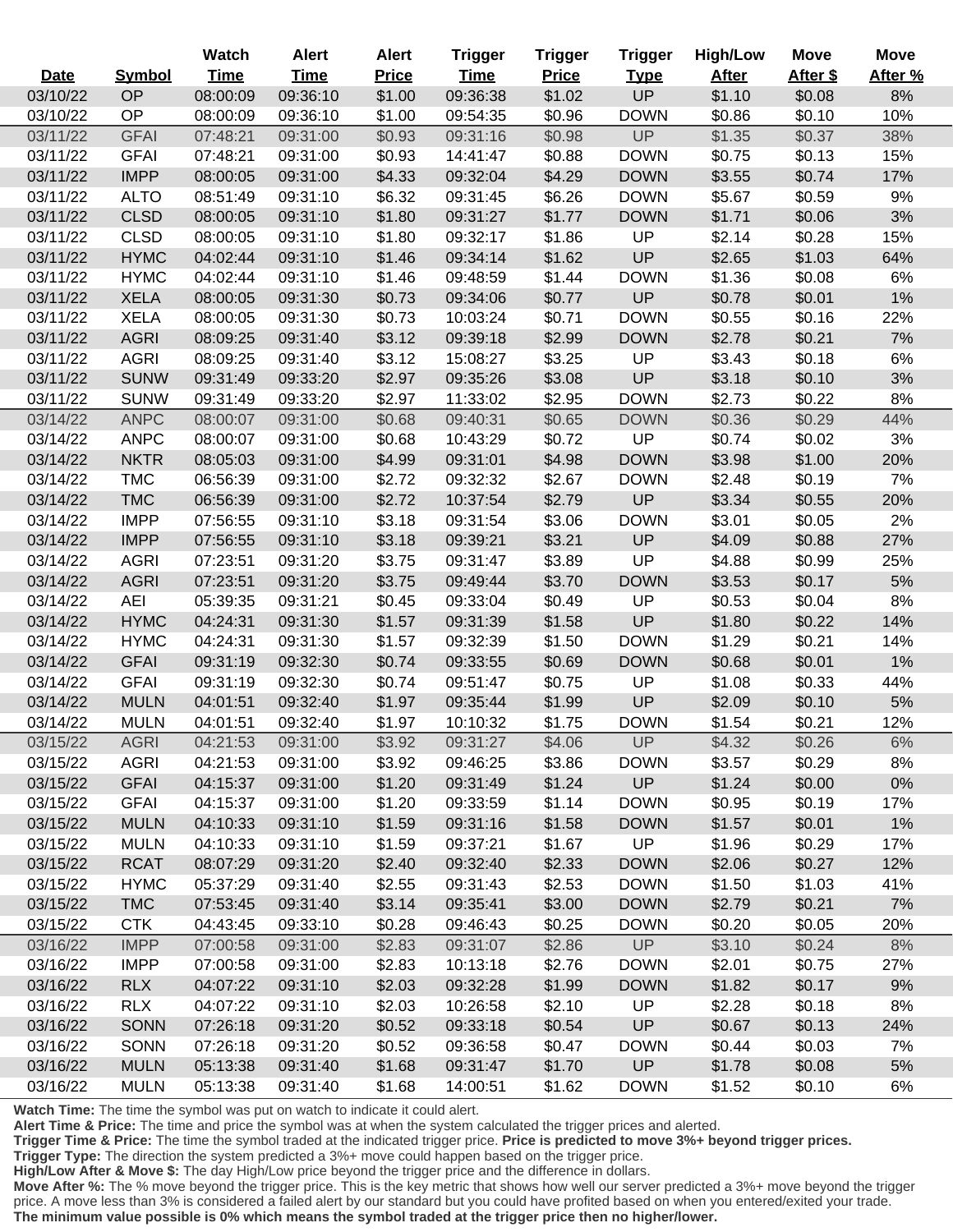|             |               | Watch       | <b>Alert</b> | <b>Alert</b> | <b>Trigger</b> | <b>Trigger</b> | <b>Trigger</b> | <b>High/Low</b> | <b>Move</b> | <b>Move</b> |
|-------------|---------------|-------------|--------------|--------------|----------------|----------------|----------------|-----------------|-------------|-------------|
| <b>Date</b> | <b>Symbol</b> | <b>Time</b> | <b>Time</b>  | <b>Price</b> | <b>Time</b>    | <b>Price</b>   | <b>Type</b>    | <b>After</b>    | After \$    | After %     |
| 03/16/22    | <b>HYMC</b>   | 04:18:42    | 09:31:50     | \$1.54       | 09:31:52       | \$1.53         | <b>DOWN</b>    | \$1.30          | \$0.23      | 15%         |
| 03/16/22    | <b>PALI</b>   | 09:00:42    | 09:32:51     | \$1.40       | 09:33:33       | \$1.35         | <b>DOWN</b>    | \$0.93          | \$0.42      | 31%         |
| 03/16/22    | <b>PALI</b>   | 09:00:42    | 09:32:51     | \$1.40       | 09:47:09       | \$1.42         | UP             | \$1.46          | \$0.04      | 3%          |
| 03/16/22    | <b>PHUN</b>   | 08:36:34    | 09:33:30     | \$2.46       | 09:39:30       | \$2.45         | <b>DOWN</b>    | \$2.40          | \$0.05      | 2%          |
| 03/16/22    | <b>PHUN</b>   | 08:36:34    | 09:33:30     | \$2.46       | 09:54:40       | \$2.55         | UP             | \$2.60          | \$0.05      | 2%          |
| 03/17/22    | <b>TCBP</b>   | 08:59:52    | 09:31:00     | \$1.28       | 09:34:35       | \$1.18         | <b>DOWN</b>    | \$1.15          | \$0.03      | 3%          |
| 03/17/22    | <b>TCBP</b>   | 08:59:52    | 09:31:00     | \$1.28       | 09:46:22       | \$1.29         | UP             | \$1.63          | \$0.34      | 26%         |
| 03/17/22    | <b>EFOI</b>   | 08:03:20    | 09:31:00     | \$1.47       | 09:31:34       | \$1.44         | <b>DOWN</b>    | \$1.20          | \$0.24      | 17%         |
| 03/17/22    | <b>ORPH</b>   | 08:26:56    | 09:31:20     | \$0.80       | 09:32:24       | \$0.77         | <b>DOWN</b>    | \$0.76          | \$0.01      | 1%          |
| 03/17/22    | <b>ORPH</b>   | 08:26:56    | 09:31:20     | \$0.80       | 09:52:30       | \$0.85         | UP             | \$1.00          | \$0.15      | 18%         |
| 03/17/22    | <b>PIK</b>    | 08:46:40    | 09:31:50     | \$3.91       | 09:31:53       | \$4.01         | UP             | \$6.19          | \$2.18      | 54%         |
| 03/17/22    | <b>PIK</b>    | 08:46:40    | 09:31:50     | \$3.91       | 11:31:03       | \$3.29         | <b>DOWN</b>    | \$3.07          | \$0.22      | 7%          |
| 03/17/22    | <b>MBII</b>   | 06:31:44    | 09:32:10     | \$0.94       | 09:32:57       | \$0.95         | UP             | \$1.10          | \$0.15      | 16%         |
| 03/17/22    | <b>IMPP</b>   | 04:36:40    | 09:32:30     | \$2.49       | 09:33:19       | \$2.54         | UP             | \$2.80          | \$0.26      | 10%         |
| 03/17/22    | <b>IMPP</b>   | 04:36:40    | 09:32:30     | \$2.49       | 10:34:23       | \$2.40         | <b>DOWN</b>    | \$2.25          | \$0.15      | 6%          |
| 03/17/22    | <b>SONN</b>   | 04:04:32    | 09:34:00     | \$0.55       | 09:44:35       | \$0.51         | <b>DOWN</b>    | \$0.48          | \$0.03      | 6%          |
| 03/17/22    | <b>HYMC</b>   | 05:51:28    | 09:34:20     | \$1.34       | 09:34:52       | \$1.32         | <b>DOWN</b>    | \$1.31          | \$0.01      | 1%          |
| 03/17/22    | <b>HYMC</b>   | 05:51:28    | 09:34:20     | \$1.34       | 09:38:46       | \$1.39         | UP             | \$1.50          | \$0.11      | 8%          |
| 03/17/22    | <b>GLG</b>    | 04:03:04    | 09:38:00     | \$0.38       | 09:48:18       | \$0.37         | <b>DOWN</b>    | \$0.33          | \$0.04      | 12%         |
| 03/17/22    | <b>GLG</b>    | 04:03:04    | 09:38:00     | \$0.38       | 10:11:34       | \$0.42         | UP             | \$0.44          | \$0.02      | 5%          |
| 03/18/22    | <b>GROM</b>   | 04:07:49    | 09:31:00     | \$1.43       | 09:32:35       | \$1.36         | <b>DOWN</b>    | \$1.23          | \$0.13      | 10%         |
| 03/18/22    | <b>GROM</b>   | 04:07:49    | 09:31:00     | \$1.43       | 09:34:58       | \$1.47         | UP             | \$1.66          | \$0.19      | 13%         |
| 03/18/22    | <b>HUIZ</b>   | 08:00:05    | 09:31:00     | \$1.29       | 09:35:56       | \$1.21         | <b>DOWN</b>    | \$1.14          | \$0.07      | 6%          |
| 03/18/22    | <b>IMPP</b>   | 06:07:57    | 09:31:00     | \$2.66       | 09:33:21       | \$2.78         | UP             | \$2.83          | \$0.05      | 2%          |
| 03/18/22    | <b>IMPP</b>   | 06:07:57    | 09:31:00     | \$2.66       | 09:38:40       | \$2.57         | <b>DOWN</b>    | \$2.25          | \$0.32      | 13%         |
| 03/18/22    | <b>HYMC</b>   | 04:09:49    | 09:31:10     | \$1.43       | 09:31:22       | \$1.41         | <b>DOWN</b>    | \$1.30          | \$0.11      | 8%          |
| 03/18/22    | <b>SONM</b>   | 08:39:17    | 09:31:20     | \$1.45       | 09:31:29       | \$1.46         | UP             | \$1.58          | \$0.12      | 8%          |
| 03/18/22    | SONM          | 08:39:17    | 09:31:20     | \$1.45       | 10:07:29       | \$1.38         | <b>DOWN</b>    | \$1.20          | \$0.18      | 13%         |
| 03/18/22    | <b>MULN</b>   | 04:56:05    | 09:32:40     | \$2.19       | 09:33:20       | \$2.28         | UP             | \$3.20          | \$0.92      | 40%         |
| 03/18/22    | <b>PIK</b>    | 07:36:53    | 09:33:50     | \$6.11       | 09:34:29       | \$6.56         | UP             | \$7.54          | \$0.98      | 15%         |
| 03/18/22    | <b>CTK</b>    | 08:37:41    | 09:37:50     | \$0.31       | 12:41:27       | \$0.33         | UP             | \$0.36          | \$0.03      | 9%          |
| 03/21/22    | <b>CENN</b>   | 07:19:04    | 09:31:00     | \$2.08       | 09:32:04       | \$2.02         | <b>DOWN</b>    | \$1.87          | \$0.15      | 7%          |
| 03/21/22    | <b>CENN</b>   | 07:19:04    | 09:31:00     | \$2.08       | 11:51:27       | \$2.12         | <b>UP</b>      | \$2.55          | \$0.43      | 20%         |
| 03/21/22    | <b>HUSN</b>   | 08:45:52    | 09:31:00     | \$3.11       | 09:33:11       | \$3.28         | UP             | \$3.60          | \$0.32      | 10%         |
| 03/21/22    | <b>HUSN</b>   | 08:45:52    | 09:31:00     | \$3.11       | 09:35:00       | \$2.95         | <b>DOWN</b>    | \$2.42          | \$0.53      | 18%         |
| 03/21/22    | <b>NRSN</b>   | 08:45:12    | 09:31:00     | \$2.20       | 09:34:22       | \$2.09         | <b>DOWN</b>    | \$2.03          | \$0.06      | 3%          |
| 03/21/22    | <b>NRSN</b>   | 08:45:12    | 09:31:00     | \$2.20       | 09:40:07       | \$2.26         | <b>UP</b>      | \$8.18          | \$5.92      | 262%        |
| 03/21/22    | <b>PIK</b>    | 07:52:32    | 09:31:00     | \$6.68       | 09:31:35       | \$7.05         | UP             | \$7.20          | \$0.15      | 2%          |
| 03/21/22    | <b>PIK</b>    | 07:52:32    | 09:31:00     | \$6.68       | 09:36:13       | \$6.49         | <b>DOWN</b>    | \$5.26          | \$1.23      | 19%         |
| 03/21/22    | <b>VLON</b>   | 08:00:08    | 09:31:00     | \$2.18       | 09:31:17       | \$2.23         | UP             | \$2.48          | \$0.25      | 11%         |
| 03/21/22    | <b>VLON</b>   | 08:00:08    | 09:31:00     | \$2.18       | 09:34:00       | \$2.13         | <b>DOWN</b>    | \$2.10          | \$0.03      | 1%          |
| 03/21/22    | <b>BBIG</b>   | 04:23:44    | 09:31:10     | \$3.02       | 09:33:18       | \$3.05         | UP             | \$3.28          | \$0.23      | 8%          |
| 03/21/22    | <b>BBIG</b>   | 04:23:44    | 09:31:10     | \$3.02       | 09:54:31       | \$2.93         | <b>DOWN</b>    | \$2.83          | \$0.10      | 3%          |
| 03/21/22    | <b>IMPP</b>   | 04:02:32    | 09:31:10     | \$1.50       | 09:33:47       | \$1.51         | UP             | \$1.56          | \$0.05      | 3%          |
| 03/21/22    | <b>RDBX</b>   | 08:00:08    | 09:31:10     | \$2.82       | 09:33:21       | \$2.69         | <b>DOWN</b>    | \$2.52          | \$0.17      | 6%          |
| 03/21/22    | <b>RDBX</b>   | 08:00:08    | 09:31:10     | \$2.82       | 11:42:23       | \$2.86         | <b>UP</b>      | \$3.00          | \$0.14      | 5%          |
| 03/21/22    | <b>MULN</b>   | 04:20:32    | 09:31:30     | \$3.38       | 09:31:35       | \$3.37         | <b>DOWN</b>    | \$2.82          | \$0.55      | 16%         |
| 03/21/22    | <b>MULN</b>   | 04:20:32    | 09:31:30     | \$3.38       | 09:33:07       | \$3.65         | UP             | \$4.18          | \$0.53      | 15%         |
| 03/21/22    | <b>IMGN</b>   | 09:30:00    | 09:31:40     | \$4.28       | 09:32:43       | \$4.13         | <b>DOWN</b>    | \$3.83          | \$0.30      | 7%          |
| 03/21/22    | <b>IMGN</b>   | 09:30:00    | 09:31:40     | \$4.28       | 11:12:19       | \$4.31         | UP             | \$4.37          | \$0.06      | 1%          |

 $\overline{a}$ 

Ī

i<br>L

**Alert Time & Price:** The time and price the symbol was at when the system calculated the trigger prices and alerted.

**Trigger Time & Price:** The time the symbol traded at the indicated trigger price. **Price is predicted to move 3%+ beyond trigger prices.**

**Trigger Type:** The direction the system predicted a 3%+ move could happen based on the trigger price.

**High/Low After & Move \$:** The day High/Low price beyond the trigger price and the difference in dollars.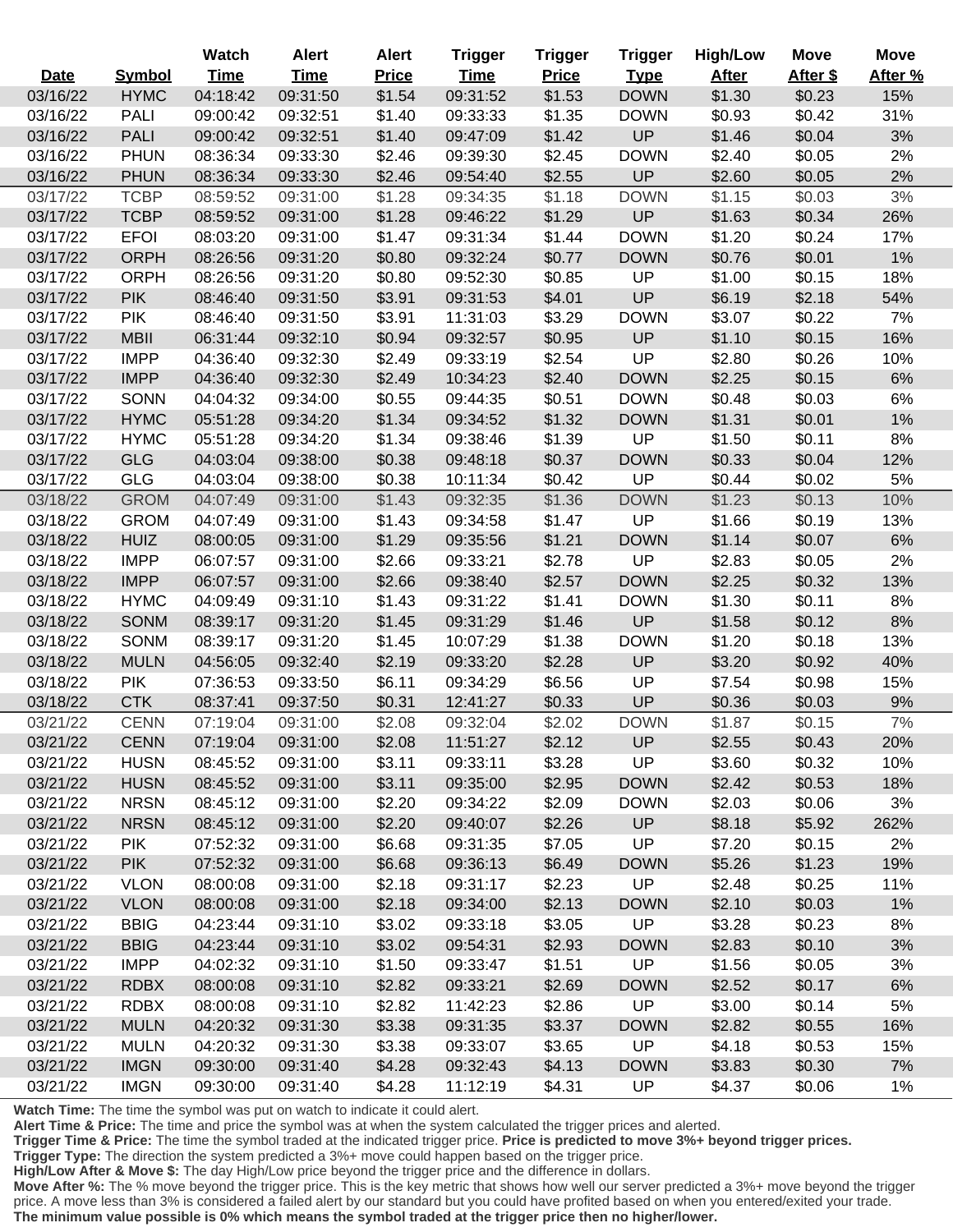|                      |                            | <b>Watch</b>         | <b>Alert</b>         | <b>Alert</b>      | <b>Trigger</b>       | <b>Trigger</b>   | <b>Trigger</b>             | <b>High/Low</b>  | <b>Move</b>      | <b>Move</b> |
|----------------------|----------------------------|----------------------|----------------------|-------------------|----------------------|------------------|----------------------------|------------------|------------------|-------------|
| <b>Date</b>          | <b>Symbol</b>              | <b>Time</b>          | <b>Time</b>          | <b>Price</b>      | <b>Time</b>          | <b>Price</b>     | <b>Type</b>                | <b>After</b>     | After \$         | After %     |
| 03/21/22             | <b>UTME</b>                | 07:01:20             | 09:31:40             | \$2.64            | 09:39:07             | \$2.77           | UP                         | \$2.94           | \$0.17           | 6%          |
| 03/21/22             | <b>UTME</b>                | 07:01:20             | 09:31:40             | \$2.64            | 09:40:31             | \$2.59           | <b>DOWN</b>                | \$2.12           | \$0.47           | 18%         |
| 03/21/22             | <b>HYMC</b>                | 04:34:00             | 09:32:40             | \$1.26            | 09:43:50             | \$1.28           | UP                         | \$1.33           | \$0.05           | 4%          |
| 03/21/22             | <b>CTK</b>                 | 07:39:36             | 09:37:00             | \$0.35            | 09:57:00             | \$0.30           | <b>DOWN</b>                | \$0.29           | \$0.01           | 3%          |
| 03/22/22             | <b>NRSN</b>                | 05:32:02             | 09:31:00             | \$4.83            | 09:33:17             | \$5.03           | UP                         | \$6.44           | \$1.41           | 28%         |
| 03/22/22             | <b>NRSN</b>                | 05:32:02             | 09:31:00             | \$4.83            | 09:37:19             | \$4.70           | <b>DOWN</b>                | \$4.58           | \$0.12           | 3%          |
| 03/22/22             | <b>SMFL</b>                | 04:07:46             | 09:31:00             | \$1.27            | 09:37:43             | \$1.18           | <b>DOWN</b>                | \$1.00           | \$0.18           | 15%         |
| 03/22/22             | <b>SMFL</b>                | 04:07:46             | 09:31:00             | \$1.27            | 09:48:04             | \$1.29           | UP                         | \$1.33           | \$0.04           | 3%          |
| 03/22/22             | <b>KXIN</b>                | 07:23:22             | 09:31:10             | \$1.50            | 09:31:46             | \$1.47           | <b>DOWN</b>                | \$1.33           | \$0.14           | 10%         |
| 03/22/22             | <b>MULN</b>                | 04:27:30             | 09:31:10             | \$2.98            | 09:32:33             | \$2.91           | <b>DOWN</b>                | \$2.83           | \$0.08           | 3%          |
| 03/22/22             | <b>MULN</b>                | 04:27:30             | 09:31:10             | \$2.98            | 09:33:35             | \$3.05           | <b>UP</b>                  | \$3.60           | \$0.55           | 18%         |
| 03/22/22             | <b>SPCB</b>                | 04:25:30             | 09:31:10             | \$0.82            | 09:35:05             | \$0.83           | UP                         | \$0.84           | \$0.01           | 1%          |
| 03/22/22             | <b>SPCB</b>                | 04:25:30             | 09:31:10             | \$0.82            | 09:40:26             | \$0.77           | <b>DOWN</b>                | \$0.66           | \$0.11           | 14%         |
| 03/22/22             | <b>ALZN</b>                | 05:56:58             | 09:31:20             | \$1.34            | 09:33:49             | \$1.38           | UP                         | \$1.45           | \$0.07           | 5%          |
| 03/22/22             | <b>ALZN</b>                | 05:56:58             | 09:31:20             | \$1.34            | 09:36:25             | \$1.31           | <b>DOWN</b>                | \$1.25           | \$0.06           | 5%          |
| 03/22/22             | <b>TRKA</b>                | 08:43:46             | 09:31:20             | \$1.31            | 09:34:26             | \$1.29           | <b>DOWN</b>                | \$1.10           | \$0.19           | 15%         |
| 03/22/22             | <b>PALI</b>                | 08:37:22             | 09:31:40             | \$1.34            | 09:31:46             | \$1.36           | UP                         | \$1.53           | \$0.17           | 13%         |
| 03/22/22             | <b>PALI</b>                | 08:37:22             | 09:31:40             | \$1.34            | 09:37:38             | \$1.29           | <b>DOWN</b>                | \$1.01           | \$0.28           | 22%         |
| 03/22/22             | <b>DPRO</b>                | 07:20:18             | 09:31:50             | \$3.27            | 09:32:12             | \$3.31           | UP                         | \$3.84           | \$0.53           | 16%         |
| 03/22/22             | <b>DPRO</b>                | 07:20:18             | 09:31:50             | \$3.27            | 10:06:16             | \$3.05           | <b>DOWN</b>                | \$2.28           | \$0.77           | 25%         |
| 03/22/22             | <b>IMPP</b>                | 04:43:46             | 09:32:50             | \$1.55            | 09:32:56             | \$1.54           | <b>DOWN</b>                | \$1.44           | \$0.10           | 7%          |
| 03/23/22             | <b>CREX</b>                | 04:07:46             | 09:31:00             | \$1.15            | 09:37:41             | \$1.11           | <b>DOWN</b>                | \$0.88           | \$0.23           | 21%         |
| 03/23/22             | <b>LBPS</b>                | 07:10:26             | 09:31:00             | \$6.86            | 09:31:13             | \$6.89           | UP                         | \$8.80           | \$1.91           | 28%         |
| 03/23/22             | <b>LBPS</b>                | 07:10:26             | 09:31:00             | \$6.86            | 09:34:14             | \$6.63           | <b>DOWN</b>                | \$5.48           | \$1.15           | 17%         |
| 03/23/22             | <b>MULN</b>                | 06:14:26             | 09:31:00             | \$3.18            | 09:33:44             | \$3.27           | UP                         | \$3.49           | \$0.22           | 7%          |
| 03/23/22             | <b>MULN</b>                | 06:14:26             | 09:31:00             | \$3.18            | 09:46:37             | \$3.15           | <b>DOWN</b>                | \$3.07           | \$0.08           | 3%          |
| 03/23/22             | <b>ALLG</b>                | 09:31:06             | 09:31:10             | \$9.80            | 09:32:03             | \$10.46          | UP                         | \$23.91          | \$13.45          | 129%        |
| 03/23/22             | <b>ALLG</b>                | 09:31:06             | 09:31:10             | \$9.80            | 09:41:54             | \$9.48           | <b>DOWN</b>                | \$9.28           | \$0.20           | 2%          |
| 03/23/22             | <b>CELZ</b>                | 08:38:58             | 09:31:10             | \$3.77            | 09:31:14             | \$3.87           | <b>UP</b>                  | \$3.90           | \$0.03           | 1%          |
| 03/23/22             | <b>CELZ</b>                | 08:38:58             | 09:31:10             | \$3.77            | 09:35:14             | \$3.44           | <b>DOWN</b>                | \$2.63           | \$0.81           | 24%         |
| 03/23/22             | <b>RZLT</b>                | 07:27:46             | 09:31:10             | \$4.21            | 09:35:50             | \$4.48           | UP                         | \$4.64           | \$0.16           | 4%          |
| 03/23/22             | <b>RZLT</b>                | 07:27:46             | 09:31:10             | \$4.21            | 09:43:29             | \$4.17           | <b>DOWN</b>                | \$3.24           | \$0.93           | 22%         |
| 03/23/22             | <b>ZTEK</b>                | 08:29:14             | 09:31:20             | \$3.68            | 09:31:24             | \$3.74           | <b>Example UP</b>          | \$3.78           | \$0.04           | 1%          |
| 03/23/22             | <b>ZTEK</b>                | 08:29:14             | 09:31:20             | \$3.68            | 09:32:05             | \$3.59           | <b>DOWN</b>                | \$3.16           | \$0.43           | 12%         |
| 03/23/22             | <b>HYMC</b>                | 04:11:22             | 09:31:30             | \$1.39            | 09:31:32             | \$1.38           | <b>DOWN</b>                | \$1.24           | \$0.14           | 10%         |
| 03/23/22             | <b>NRSN</b>                | 08:00:02             | 09:31:30             | \$5.90            | 09:31:30             | \$5.91           | <b>UP</b>                  | \$7.65           | \$1.74           | 29%         |
| 03/23/22             | <b>NRSN</b>                | 08:00:02             | 09:31:30             | \$5.90            | 11:40:27             | \$5.60           | <b>DOWN</b>                | \$4.85           | \$0.75           | 13%         |
| 03/23/22             | <b>TMC</b>                 | 06:47:45             | 09:32:40             | \$2.31            | 09:32:43             | \$2.30           | <b>DOWN</b>                | \$1.97           | \$0.33           | 14%         |
| 03/23/22             | <b>TMC</b>                 | 06:47:45             | 09:32:40             | \$2.31            | 09:35:44             | \$2.39           | <b>UP</b><br><b>UP</b>     | \$2.41           | \$0.02           | 1%          |
| 03/24/22             | <b>FSRD</b>                | 05:31:44             | 09:31:00             | \$2.22            | 09:32:34             | \$2.24           |                            | \$2.70           | \$0.46           | 21%         |
| 03/24/22             | <b>FSRD</b>                | 05:31:44             | 09:31:00             | \$2.22            | 10:02:16             | \$2.14           | <b>DOWN</b>                | \$1.98           | \$0.16           | 8%          |
| 03/24/22             | <b>IMPP</b>                | 06:08:17             | 09:31:10             | \$1.98            | 09:35:50             | \$2.01           | <b>UP</b>                  | \$2.29           | \$0.28           | 14%         |
| 03/24/22<br>03/24/22 | <b>IMPP</b><br><b>NKLA</b> | 06:08:17<br>07:31:45 | 09:31:10<br>09:31:10 | \$1.98<br>\$10.84 | 12:38:00<br>09:32:13 | \$1.90           | <b>DOWN</b><br><b>DOWN</b> | \$1.78<br>\$9.36 | \$0.12           | 6%<br>11%   |
|                      | <b>BVXV</b>                |                      |                      | \$2.16            |                      | \$10.51          | UP                         | \$2.29           | \$1.15<br>\$0.04 |             |
| 03/24/22<br>03/24/22 | <b>BVXV</b>                | 08:22:41<br>08:22:41 | 09:31:20<br>09:31:20 | \$2.16            | 09:32:33<br>09:32:51 | \$2.25<br>\$2.07 | <b>DOWN</b>                | \$1.68           | \$0.39           | 2%<br>19%   |
| 03/24/22             | <b>ALLG</b>                | 08:15:53             | 09:31:30             | \$19.18           | 09:31:33             | \$19.36          | UP                         | \$21.18          | \$1.82           | 9%          |
| 03/24/22             | <b>ALLG</b>                | 08:15:53             | 09:31:30             | \$19.18           | 09:41:30             | \$18.64          | <b>DOWN</b>                | \$14.55          | \$4.09           | 22%         |
| 03/24/22             | <b>LLL</b>                 | 09:23:29             | 09:31:30             | \$3.97            | 09:33:03             | \$3.89           | <b>DOWN</b>                | \$3.81           | \$0.08           | 2%          |
| 03/24/22             | LLL                        | 09:23:29             | 09:31:30             | \$3.97            | 09:42:32             | \$4.36           | <b>UP</b>                  | \$5.63           | \$1.27           | 29%         |
|                      |                            |                      |                      |                   |                      |                  |                            |                  |                  |             |

 $\overline{a}$ 

**Alert Time & Price:** The time and price the symbol was at when the system calculated the trigger prices and alerted.

**Trigger Time & Price:** The time the symbol traded at the indicated trigger price. **Price is predicted to move 3%+ beyond trigger prices.**

**Trigger Type:** The direction the system predicted a 3%+ move could happen based on the trigger price.

**High/Low After & Move \$:** The day High/Low price beyond the trigger price and the difference in dollars.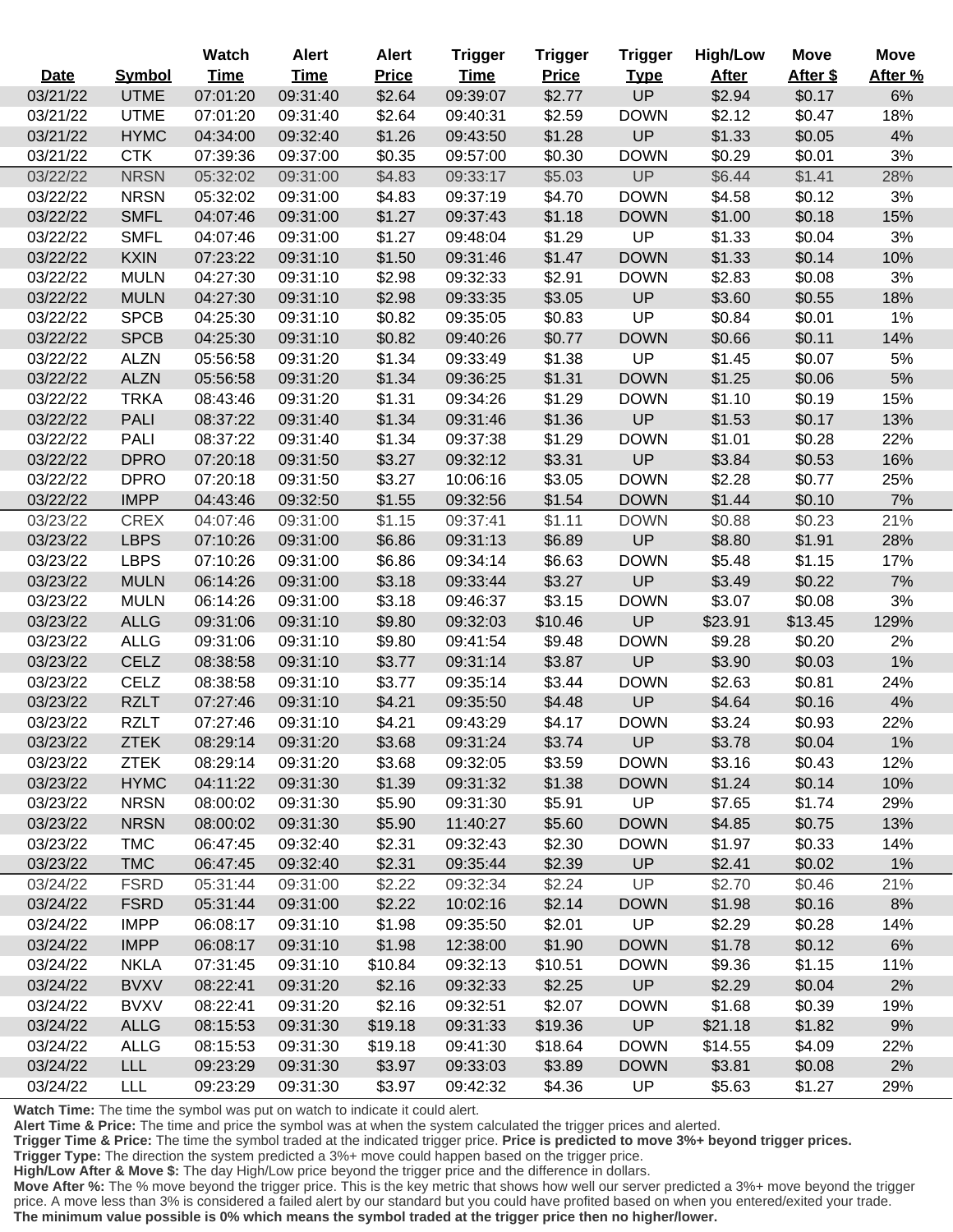|          |               | <b>Watch</b> | <b>Alert</b> | <b>Alert</b> | <b>Trigger</b> | <b>Trigger</b> | <b>Trigger</b> | <b>High/Low</b> | <b>Move</b> | <b>Move</b> |
|----------|---------------|--------------|--------------|--------------|----------------|----------------|----------------|-----------------|-------------|-------------|
| Date     | <b>Symbol</b> | <b>Time</b>  | <b>Time</b>  | <b>Price</b> | <b>Time</b>    | <b>Price</b>   | <b>Type</b>    | <b>After</b>    | After \$    | After %     |
| 03/24/22 | <b>ESOA</b>   | 08:47:29     | 09:31:40     | \$4.25       | 09:36:40       | \$4.01         | <b>DOWN</b>    | \$3.35          | \$0.66      | 17%         |
| 03/24/22 | <b>ESOA</b>   | 08:47:29     | 09:31:40     | \$4.25       | 12:20:43       | \$4.31         | UP             | \$4.68          | \$0.37      | 9%          |
| 03/24/22 | <b>MFH</b>    | 07:14:01     | 09:31:40     | \$2.79       | 09:31:56       | \$2.77         | <b>DOWN</b>    | \$2.35          | \$0.42      | 15%         |
| 03/24/22 | <b>HYMC</b>   | 06:42:08     | 09:32:50     | \$1.25       | 09:36:02       | \$1.24         | <b>DOWN</b>    | \$1.22          | \$0.02      | 2%          |
| 03/24/22 | <b>HYMC</b>   | 06:42:08     | 09:32:50     | \$1.25       | 13:16:32       | \$1.31         | UP             | \$1.46          | \$0.15      | 12%         |
| 03/25/22 | <b>AGRI</b>   | 08:52:59     | 09:31:10     | \$5.67       | 09:31:25       | \$5.84         | UP             | \$6.10          | \$0.26      | 5%          |
| 03/25/22 | <b>AGRI</b>   | 08:52:59     | 09:31:10     | \$5.67       | 09:45:19       | \$5.49         | <b>DOWN</b>    | \$4.35          | \$1.14      | 21%         |
| 03/25/22 | <b>CLVR</b>   | 04:10:19     | 09:31:10     | \$2.01       | 09:32:29       | \$2.04         | UP             | \$3.98          | \$1.94      | 95%         |
| 03/25/22 | <b>CLVR</b>   | 04:10:19     | 09:31:10     | \$2.01       | 09:33:16       | \$1.95         | <b>DOWN</b>    | \$1.88          | \$0.07      | 4%          |
| 03/25/22 | <b>RKDA</b>   | 09:30:43     | 09:31:20     | \$2.42       | 11:26:22       | \$2.21         | <b>DOWN</b>    | \$2.06          | \$0.15      | 7%          |
| 03/25/22 | <b>BBBY</b>   | 08:41:07     | 09:31:40     | \$23.32      | 09:31:58       | \$23.49        | UP             | \$24.51         | \$1.02      | 4%          |
| 03/25/22 | <b>BBBY</b>   | 08:41:07     | 09:31:40     | \$23.32      | 09:46:01       | \$22.84        | <b>DOWN</b>    | \$22.11         | \$0.73      | 3%          |
| 03/25/22 | <b>GNLN</b>   | 08:00:03     | 09:32:00     | \$0.73       | 09:32:46       | \$0.69         | <b>DOWN</b>    | \$0.63          | \$0.06      | 9%          |
| 03/25/22 | <b>MFH</b>    | 04:32:59     | 09:32:46     | \$2.85       | 09:33:00       | \$2.82         | <b>DOWN</b>    | \$2.34          | \$0.48      | 17%         |
| 03/25/22 | <b>HEXO</b>   | 08:00:59     | 09:34:30     | \$0.71       | 09:59:03       | \$0.70         | <b>DOWN</b>    | \$0.68          | \$0.02      | 2%          |
| 03/25/22 | <b>IMPP</b>   | 07:56:27     | 09:36:10     | \$1.69       | 09:36:22       | \$1.70         | UP             | \$1.91          | \$0.21      | 12%         |
| 03/25/22 | <b>IMPP</b>   | 07:56:27     | 09:36:10     | \$1.69       | 10:07:48       | \$1.61         | <b>DOWN</b>    | \$1.58          | \$0.03      | 2%          |
| 03/28/22 | <b>DATS</b>   | 08:09:50     | 09:31:10     | \$2.17       | 09:32:43       | \$2.22         | UP             | \$3.23          | \$1.01      | 46%         |
| 03/28/22 | <b>HYMC</b>   | 04:02:46     | 09:31:20     | \$1.66       | 09:34:46       | \$1.61         | <b>DOWN</b>    | \$1.58          | \$0.03      | 2%          |
| 03/28/22 | <b>HYMC</b>   | 04:02:46     | 09:31:20     | \$1.66       | 09:39:05       | \$1.70         | UP             | \$2.40          | \$0.70      | 41%         |
| 03/28/22 | <b>MULN</b>   | 06:56:22     | 09:31:20     | \$2.45       | 09:32:28       | \$2.53         | UP             | \$2.78          | \$0.25      | 10%         |
| 03/28/22 | <b>CELZ</b>   | 09:11:50     | 09:31:30     | \$4.23       | 09:36:00       | \$3.91         | <b>DOWN</b>    | \$3.80          | \$0.11      | 3%          |
| 03/28/22 | <b>CELZ</b>   | 09:11:50     | 09:31:30     | \$4.23       | 10:03:19       | \$4.36         | UP             | \$5.14          | \$0.78      | 18%         |
| 03/28/22 | <b>CLVR</b>   | 06:11:10     | 09:31:30     | \$2.97       | 09:35:01       | \$2.84         | <b>DOWN</b>    | \$1.90          | \$0.94      | 33%         |
| 03/28/22 | <b>KXIN</b>   | 07:19:58     | 09:32:30     | \$1.66       | 09:33:25       | \$1.59         | <b>DOWN</b>    | \$1.40          | \$0.19      | 12%         |
| 03/29/22 | <b>CLVR</b>   | 04:16:06     | 09:31:00     | \$2.08       | 09:31:53       | \$2.18         | <b>UP</b>      | \$3.28          | \$1.10      | 51%         |
| 03/29/22 | <b>CLVR</b>   | 04:16:06     | 09:31:00     | \$2.08       | 09:42:09       | \$2.07         | <b>DOWN</b>    | \$1.97          | \$0.10      | 5%          |
| 03/29/22 | <b>GFAI</b>   | 07:16:06     | 09:31:00     | \$1.62       | 09:31:43       | \$1.57         | <b>DOWN</b>    | \$1.34          | \$0.23      | 15%         |
| 03/29/22 | <b>GFAI</b>   | 07:16:06     | 09:31:00     | \$1.62       | 09:33:24       | \$1.66         | UP             | \$1.73          | \$0.07      | 4%          |
| 03/29/22 | <b>IGMS</b>   | 08:02:14     | 09:31:00     | \$20.75      | 09:31:22       | \$20.69        | <b>DOWN</b>    | \$19.98         | \$0.71      | 3%          |
| 03/29/22 | <b>IGMS</b>   | 08:02:14     | 09:31:00     | \$20.75      | 09:34:53       | \$21.67        | UP             | \$35.98         | \$14.31     | 66%         |
| 03/29/22 | <b>KOSS</b>   | 09:24:14     | 09:31:01     | \$11.04      | 09:31:15       | \$11.47        | UP             | \$11.61         | \$0.14      | 1%          |
| 03/29/22 | <b>KOSS</b>   | 09:24:14     | 09:31:01     | \$11.04      | 09:35:28       | \$10.87        | <b>DOWN</b>    | \$9.21          | \$1.66      | 15%         |
| 03/29/22 | <b>PROG</b>   | 08:16:06     | 09:31:01     | \$1.16       | 09:31:26       | \$1.24         | UP             | \$1.27          | \$0.03      | 2%          |
| 03/29/22 | <b>HYMC</b>   | 04:03:18     | 09:31:20     | \$2.92       | 09:32:24       | \$3.01         | UP             | \$3.10          | \$0.09      | 3%          |
| 03/29/22 | <b>HYMC</b>   | 04:03:18     | 09:31:20     | \$2.92       | 09:37:54       | \$2.83         | <b>DOWN</b>    | \$2.19          | \$0.64      | 23%         |
| 03/29/22 | <b>LPCN</b>   | 09:31:26     | 09:31:50     | \$1.57       | 09:32:25       | \$1.59         | UP             | \$1.64          | \$0.05      | 3%          |
| 03/29/22 | <b>LPCN</b>   | 09:31:26     | 09:31:50     | \$1.57       | 11:16:10       | \$1.49         | <b>DOWN</b>    | \$1.43          | \$0.06      | 4%          |
| 03/29/22 | <b>DATS</b>   | 07:29:26     | 09:32:00     | \$2.38       | 09:35:24       | \$2.37         | <b>DOWN</b>    | \$2.32          | \$0.05      | 2%          |
| 03/29/22 | <b>DATS</b>   | 07:29:26     | 09:32:00     | \$2.38       | 10:01:17       | \$2.47         | UP             | \$2.64          | \$0.17      | 7%          |
| 03/29/22 | <b>SFET</b>   | 08:17:26     | 09:34:01     | \$1.00       | 09:39:43       | \$0.99         | <b>DOWN</b>    | \$0.86          | \$0.13      | 13%         |
| 03/30/22 | <b>CLVR</b>   | 04:36:36     | 09:31:10     | \$2.62       | 09:32:51       | \$2.70         | <b>UP</b>      | \$3.24          | \$0.54      | 20%         |
| 03/30/22 | <b>CLVR</b>   | 04:36:36     | 09:31:10     | \$2.62       | 13:36:39       | \$2.59         | <b>DOWN</b>    | \$2.50          | \$0.09      | 4%          |
| 03/30/22 | <b>DRCT</b>   | 04:26:04     | 09:31:20     | \$5.07       | 09:31:24       | \$5.11         | <b>UP</b>      | \$5.49          | \$0.38      | 7%          |
| 03/30/22 | <b>DRCT</b>   | 04:26:04     | 09:31:20     | \$5.07       | 09:49:01       | \$4.66         | <b>DOWN</b>    | \$4.10          | \$0.56      | 12%         |
| 03/30/22 | <b>NAOV</b>   | 08:46:36     | 09:31:20     | \$1.16       | 09:32:34       | \$1.21         | <b>UP</b>      | \$1.36          | \$0.15      | 12%         |
| 03/30/22 | <b>NAOV</b>   | 08:46:36     | 09:31:20     | \$1.16       | 09:34:45       | \$1.12         | <b>DOWN</b>    | \$1.06          | \$0.06      | 5%          |
| 03/30/22 | <b>ADGI</b>   | 07:08:44     | 09:31:30     | \$5.51       | 09:32:04       | \$5.43         | <b>DOWN</b>    | \$5.00          | \$0.43      | 8%          |
| 03/30/22 | <b>ADGI</b>   | 07:08:44     | 09:31:30     | \$5.51       | 09:35:37       | \$5.75         | UP             | \$6.14          | \$0.39      | 7%          |
| 03/30/22 | <b>VYNT</b>   | 04:16:36     | 09:31:32     | \$1.70       | 09:31:33       | \$1.68         | <b>DOWN</b>    | \$1.51          | \$0.17      | 10%         |

**Alert Time & Price:** The time and price the symbol was at when the system calculated the trigger prices and alerted.

**Trigger Time & Price:** The time the symbol traded at the indicated trigger price. **Price is predicted to move 3%+ beyond trigger prices.**

**Trigger Type:** The direction the system predicted a 3%+ move could happen based on the trigger price.

**High/Low After & Move \$:** The day High/Low price beyond the trigger price and the difference in dollars.